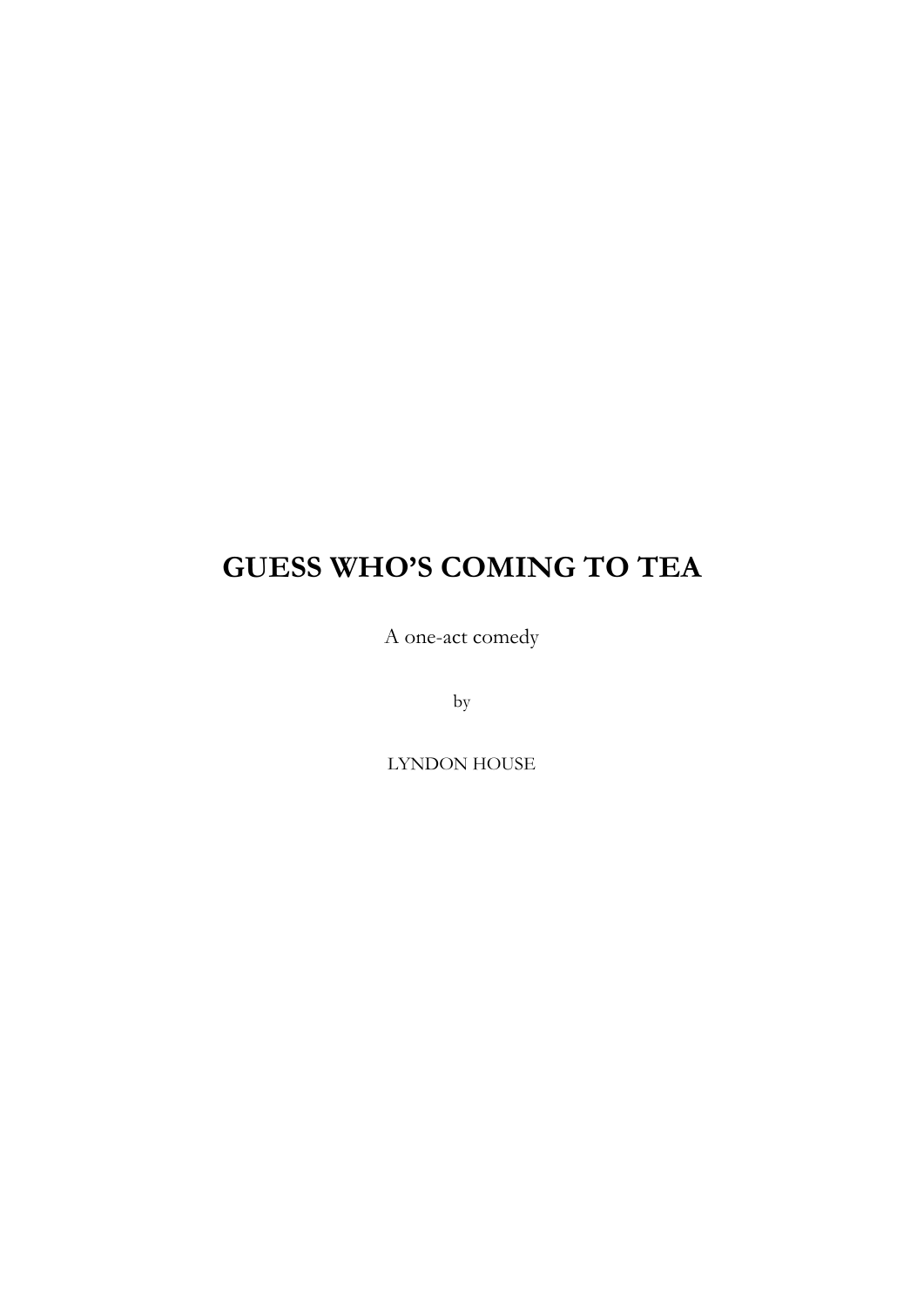ISBN: 978-1-910028-01-8 The Playwrights Publishing Company

Performances or readings of this play may not legally take place before an audience without a licence obtainable on application to:

> The Playwrights Publishing Co., 70 Nottingham Road, Burton Joyce, Nottingham, U.K., [44] (0)1159-313356 playwrightspublishingco@yahoo.com

To avoid possible disappointment, application should be made, preferably in writing, as early as possible, stating: -

- (i) Name and address of applicant
- (ii) Name and address of Society;
- (iii) Name and address of theatre or hall where performance(s) would be held;
- (iv) Times and dates of performances.

A fee will be charged for this licence which must be paid prior to the first performance otherwise the licence is automatically cancelled and the performance becomes illegal.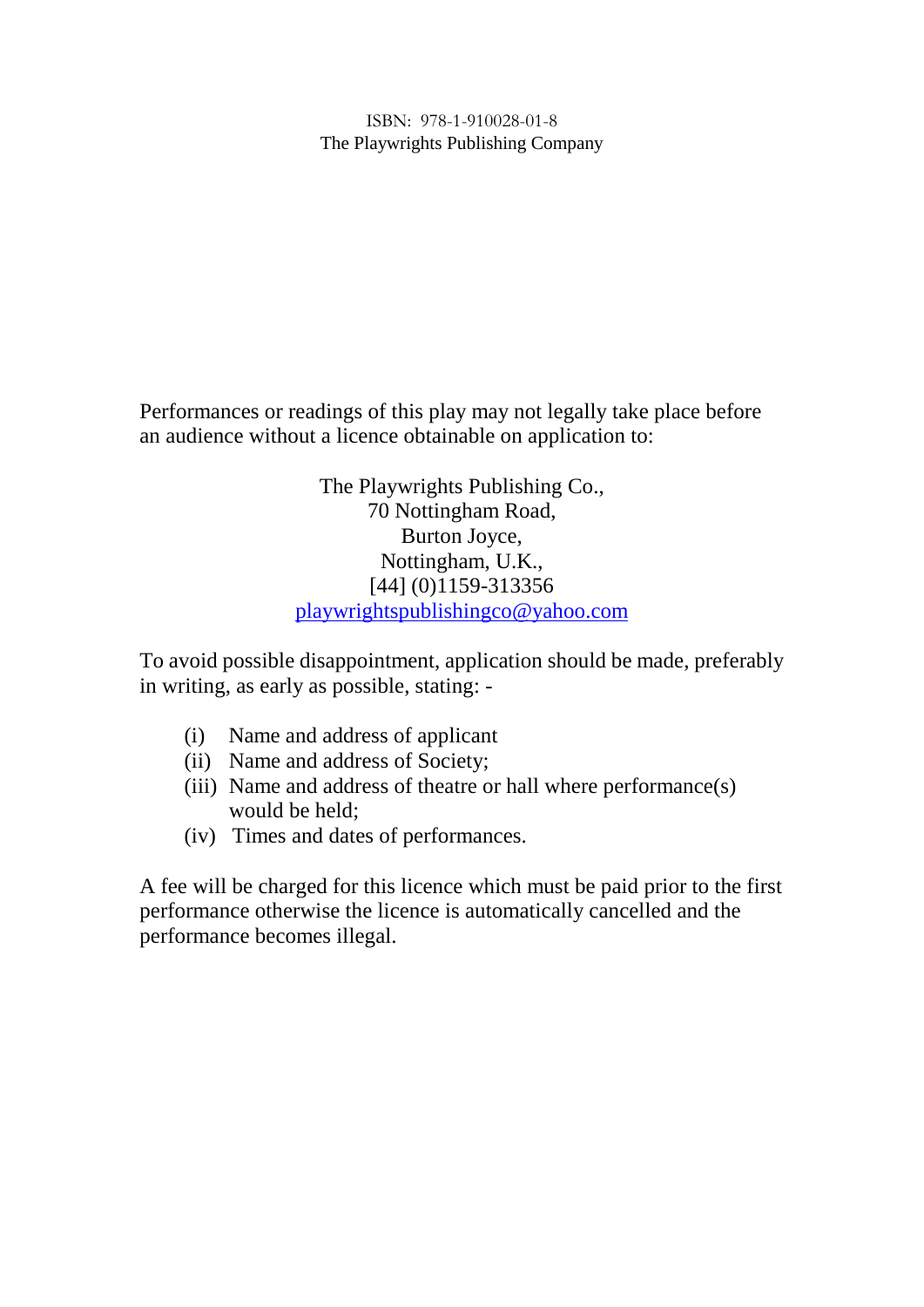(Set……….... Room with two easy chairs and sofa. Table with telephone)

Cast: Marcia: Fifties/Sixties Geraldine: Fifties/Sixties Sally: Twenties/Thirties Gloria: Fifties/Sixties Greg: Twenties/Thirties

(Geraldine is sitting on sofa, reading a magazine)

Marcia: (Enters right) Are you just going to sit there? (Sits right chair takes up knitting)

Geraldine: Apparently.... I'm reading their serial. It's one of those American private eye things...It's very good....Listen to this, "....*He poured himself a finger of red-eye, and swung it back. The warm liquid slid down his throat, soothing and caressing it. He heard a noise, and looked up...She was standing, framed in the doorway. Her hair was like spun gold, and her eyes, blue, like shards of ice. She had a body that would make the owner of a two-headed coin call tails, and in his mind, he had already removed the red gown, which clung to her curves like another layer of skin. She moved toward him, with the grace of a panther, then after moistening her crimson lips seductively with her tongue, she said..."*

Marcia: Put that thing away.

Geraldine: Pardon?... No, she didn't say that. Though come to think of it, she might have.

Marcia: I mean the magazine... This is serious... I still don't know what could have possessed her... At her age.

Geraldine: For heavens sake, Marcia, Gloria's only sixty-four years old.

Marcia: But he's only thirty.

Geraldine: You make that sound positively disgusting. Thirty... How could he?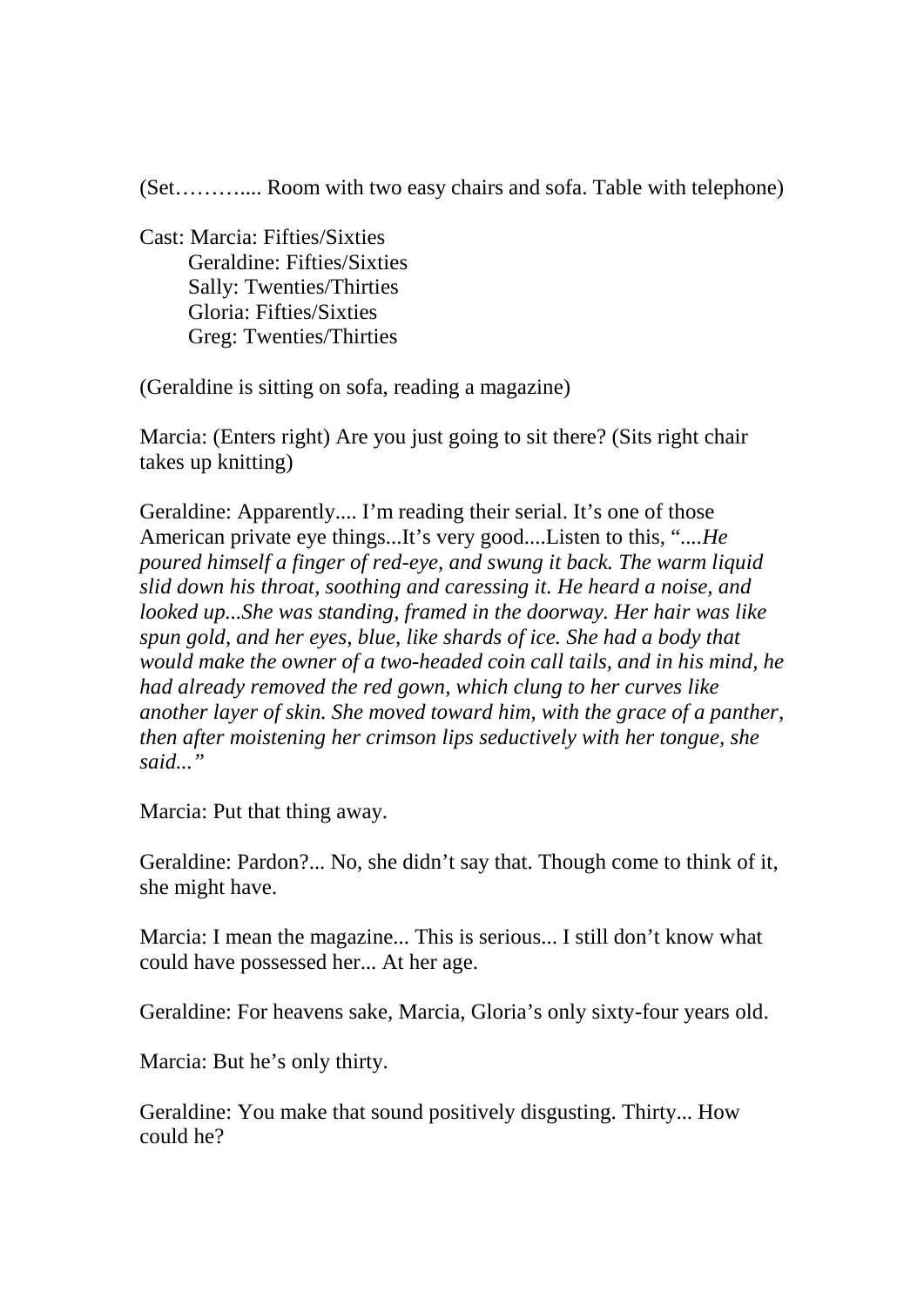Marcia: You know what I mean.

Geraldine: (Picks up banana from bowl stares at it as if contemplating then, starts to peel it) I wonder if they...

Marcia: If they what?

Geraldine: (Eating banana) You know... If they...

Marcia: What...

Geraldine: You know.

Marcia: Honestly Geraldine, is that the only thing you ever think about.

Geraldine: It is very fortunate for me that it's most definitely not the only thing I ever think about. In case it's escaped your notice Marcia, you and I have reached this age without either of us ever having as much as a sniff at marriage, whilst Gloria has three behind her. And now possibly number four, with this Greg.

Marcia: (Stands) Sally will be here in a minute.

Geraldine: And why did you invite her?

Marcia: I think as Gloria's daughter, she has a say in all this.

Geraldine: But she's so boring.

Marcia: She's not that bad.

Geraldine: Not that bad?... She couldn't be more boring if she'd attended Oxford University and achieved a first class honours degree in being boring.

.(Doorbell sounds)

Marcia: Aah, that'll be her.

Geraldine: Oh God.

(Marcia exits left, returns with Sally)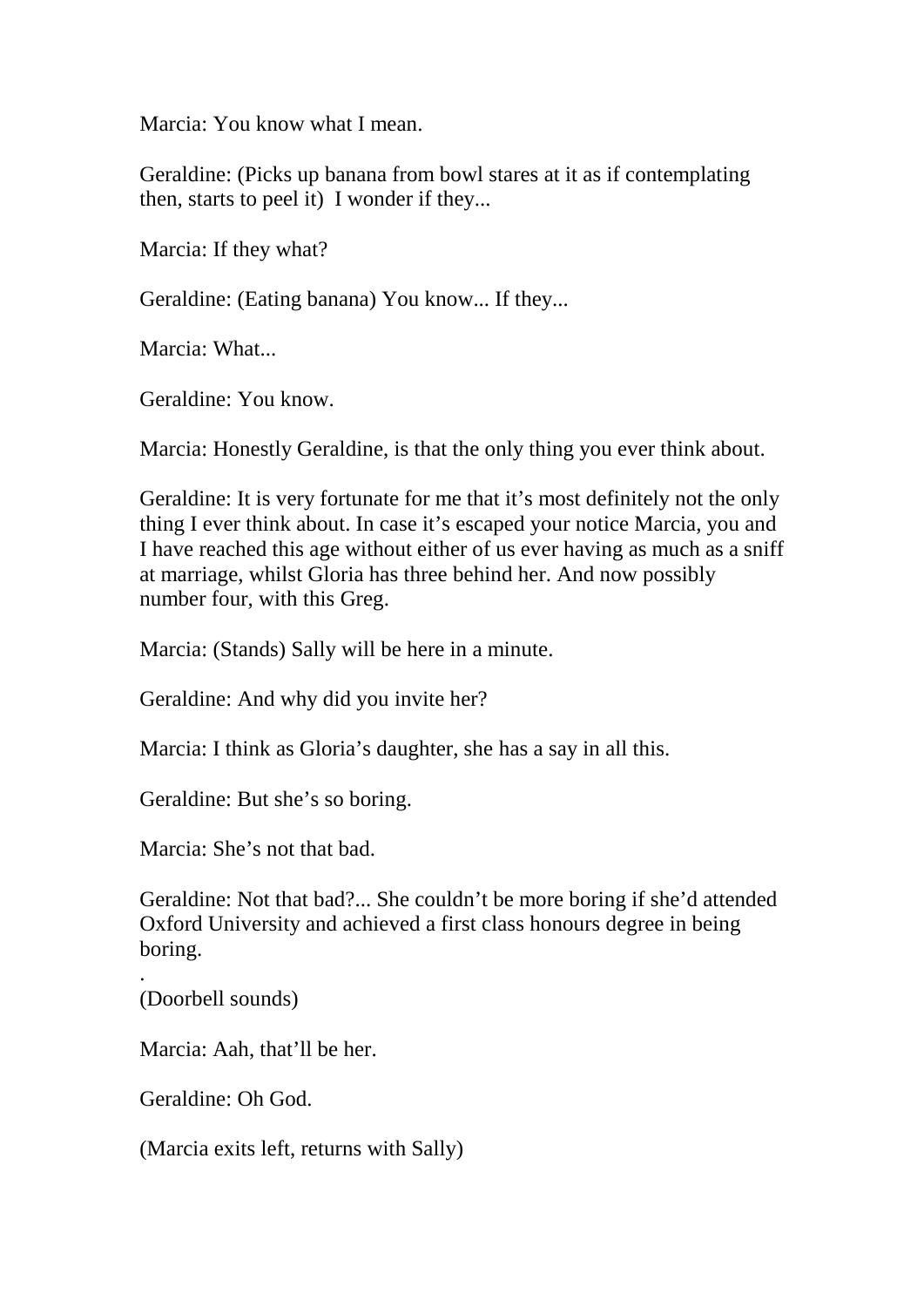Geraldine: (Stands greets) Hello Sally... How wonderful to see you again.

Sally: Hello Auntie Geraldine:

Geraldine: Have a good drive over?

Sally: (Sits left chair) There were road works on the A37... I said to Auntie Marcia by the door, didn't I Auntie Marcia, I told you about the road works on the A3. It was the inside lane which was blocked, the one that takes you on to the ring road. They're there till Friday, did you know Auntie Geraldine, that they're there till Friday… Or is it next Monday?

Marcia: Now then Sally… Cup of tea?

Sally: Yes please.

Marcia: I'll make us all one. Entertain Sally would you, Geraldine.

Geraldine: (Quietly to Marcia) Entertain Sally? You make it sound as easy as discovering atomic fusion.

Marcia: (Quietly) Just get on with it.

(Marcia exits right)

Geraldine: Entertain Sally... Hey Sally, I heard a great joke this morning.

Sally: What's that?

Geraldine: Well there were two cows in a field, and one says to the other, " *I heard the farmer talking the other day about this mad cow's disease. It's a bit of a worry, isn't it?"* And the other cow says, "*doesn't worry me... I'm a helicopter.* "(Starts laughing. Sally unmoved) Do you get it? Mad cow... Helicop... Never mind.

Sally: Actually, Auntie Geraldine, you should have said Bovine Spongiform Encephalopathy, not mad cow's disease, Bovine Spongiform Encephalopathy, BSE you see, means Bovine Spongiform Encephalopathy...

Geraldine: Alright Sally. Don't you go suffering with Mad Sally's Disease.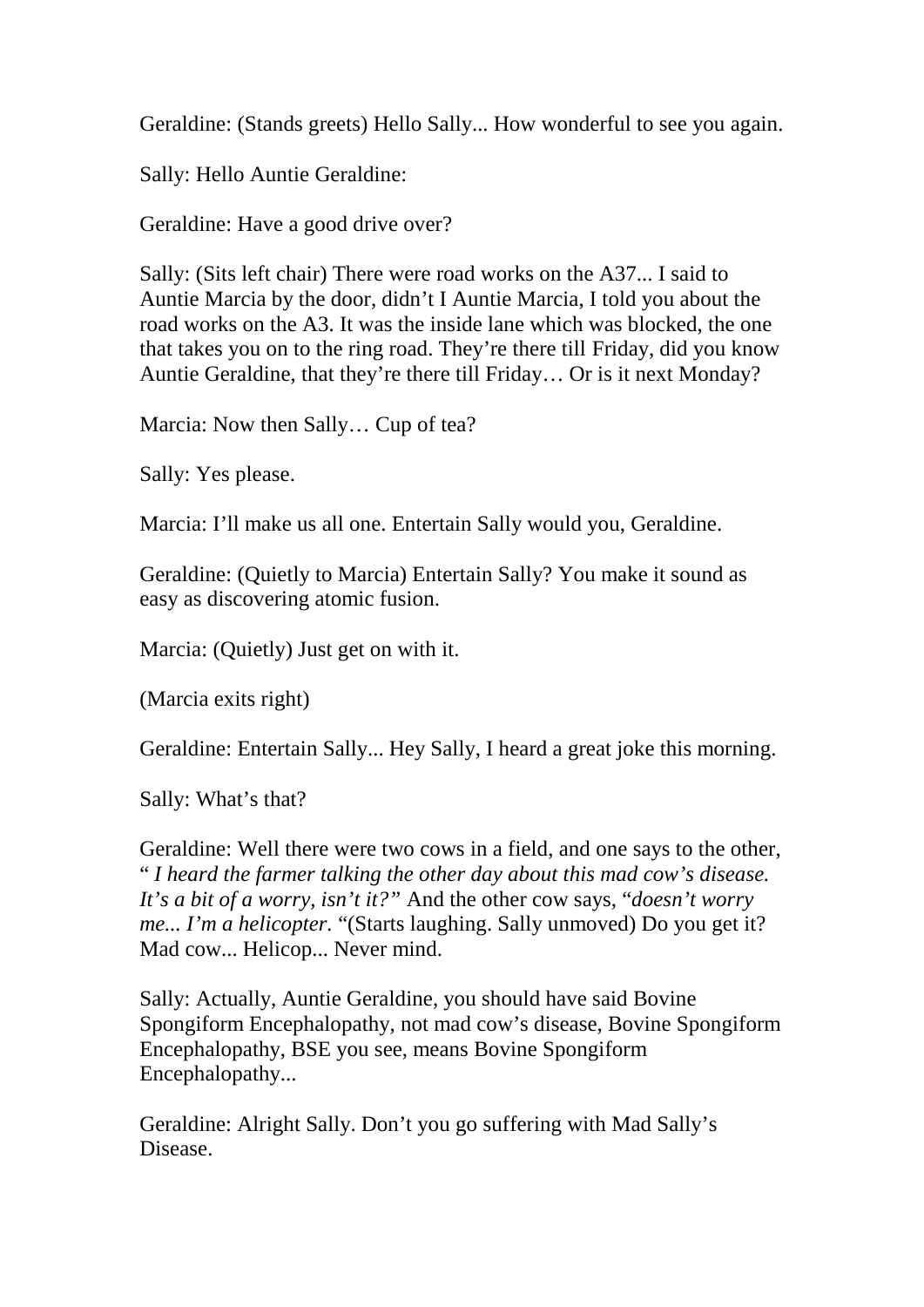(Uneasy silence)

Sally: I'm expecting a call from Dudley later. He said he'd call, he said to me, " I'll call you this afternoon, Sally," and I said, " You'll have to call me at my Auntie Marcia and Auntie Geraldine's because I'm visiting there." "Auntie Marcia and Auntie Geraldine's?" he said, and I said, "Yes." So he said, "I'll call you there", and I said...

Geraldine: Yes?

Sally: Yes.

Geraldine: So, the redoubtable Dudley. Tell me Sally, does he still wear that woolly hat?

Sally: Oh yes, he always wears it. Why do you ask?

Geraldine: No reason... And how is he, still spotting those trains.

Sally: Well we did something really exciting last weekend, it was really exciting.

Geraldine: The mind boggles.

Sally: We went to see an air display. It was really exciting. I said to Dudley, " This is really exciting, isn't it Dudley?" and he said," Yes Sally it's really exciting."

Geraldine: Yes, I'm sure it was... really exciting. It's not really something you'd think a woman would find that fascinating, would you... Aircraft.

Sally: Well I didn't, till I met Dudley. He made it all sound so exciting... And it is.

Geraldine: Yes... I remember him taking an hour to tell me all about Diesel Multiple Units on the South Eastern Line between 1960 and 1966.... Exciting wasn't quite the word I would use, but then again, it takes all sorts.

Sally: They had a fly past of World War Two planes. There was a Handley Page Halifax, and a De Havilland Mosquito...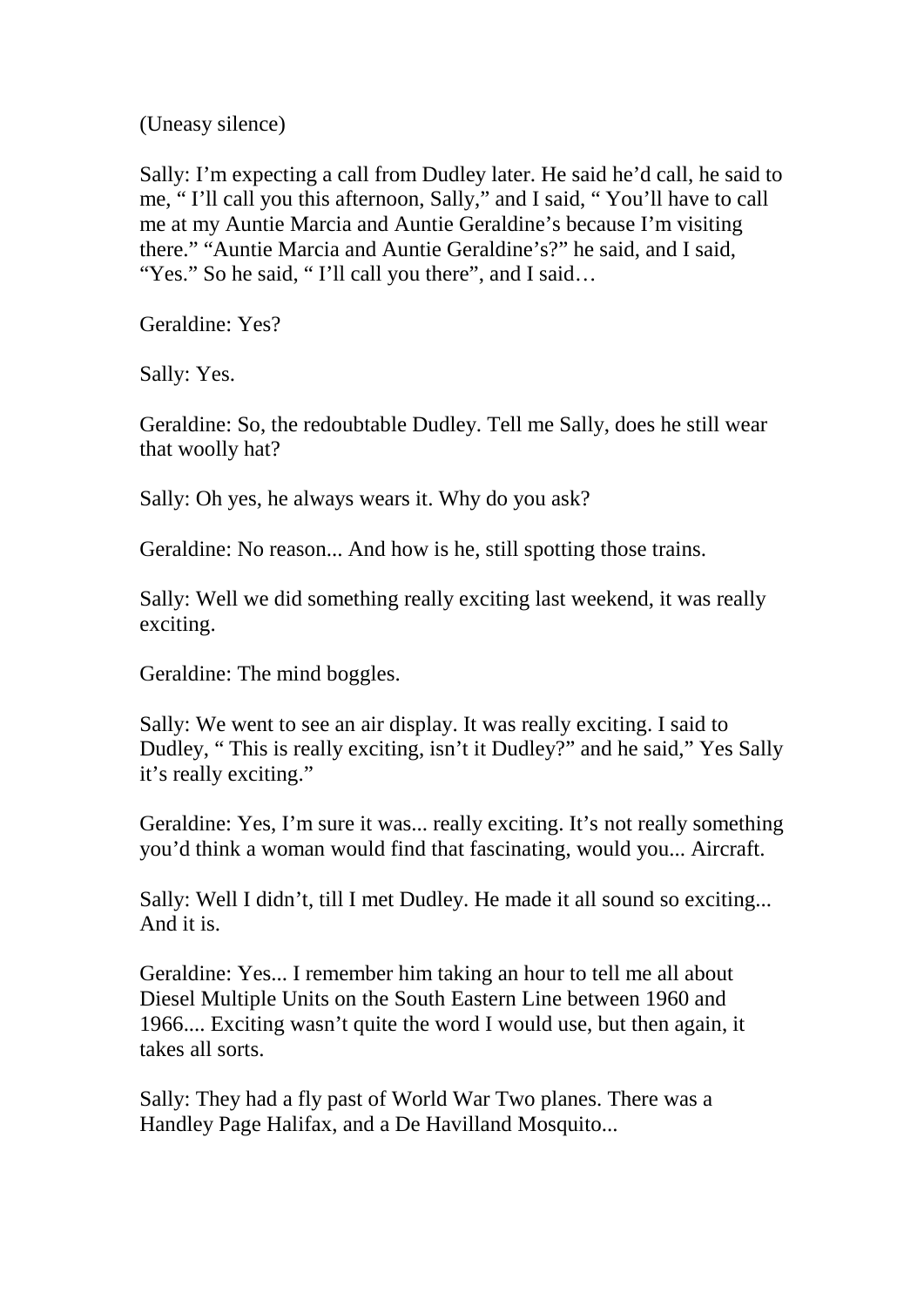Geraldine: (As Sally speaks) (Quietly) Oh my God, I'm trapped. (Looks at magazine on sofa, obviously not listening as Sally's speech continues)

Sally: (As Geraldine reads) I like the De Havilland Mosquito, that's my favourite. Dudley's favourite is the P-47 Thunderbolt, but that's an American aircraft, and it wasn't part of the flypast. He said, "I'm really disappointed about there being no P-47 Thunderbolt," and I said, "But that's an American fighter, Dudley, it wouldn't be part of the flypast", and he said, " I know, but I'm still disappointed." They didn't have an Avro Lancaster as part of it either, we were both disappointed about that. But at least they had a De Havilland Mosquito, that's my favourite. It was made of balsa wood and was powered by two Rolls Royce Merlin engines. It was really exciting to see the De Havilland Mosquito... Anyway, Auntie Geraldine, I'm looking forward to tea today. Isn't it worrying about Mummy and this man? Auntie Marcia thinks he's after her for her money, I think he is as well, I said to Auntie Marcia on the phone yesterday, I said, " I agree with you Auntie Marcia, I think he's after Mummy's money", I said.... What do you think, Auntie Geraldine?

Geraldine: (Out of trance) Mmmm?... What?

Sally: I said, what do you think?

Geraldine: (Falteringly) What do I think?... Aah... What do I think ... Well... That's a difficult one Sally... Not easy to answer.

Sally: What's difficult about it? The answer's easy... Yes or no.

Geraldine: (Falteringly) Yes... Or no... As you say.... Well... I... Errr... I should say... The answer is... No.

Sally: No? But why do you say that?

Geraldine: What?

Sally: Why no?

Geraldine: (Falteringly) Why No?.. Well... Of course I said no, but it might be... Yes... Or no.... Either really... I... Err

(Marcia enters. Carrying tray)

Geraldine: Oh thank God… I mean… Here's Marcia with the tea.